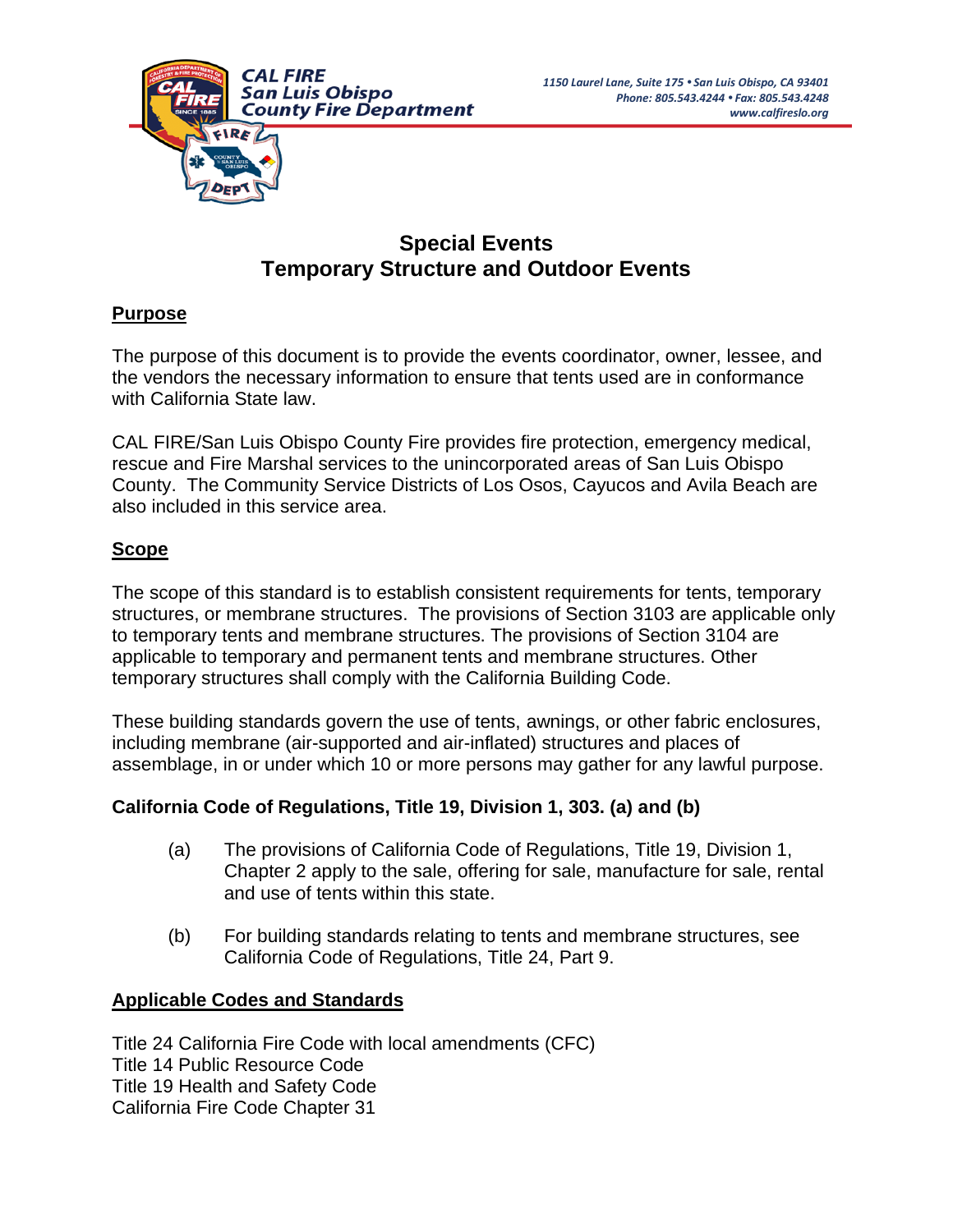- (a) The provisions of California Code of Regulations, Title 19, Division 1, Chapter 2 apply to the sale, offering for sale, manufacture for sale, rental and use of tens within this state.
- (b) For building standards relating to tents and membrane structures, see California Code of Regulations, Title 24, Part 9.

## **Permit Required**

A permit is required to use tents for places of assembly, ceremony, fairs and carnivals, worship, cooking, display of vehicles or equipment, competition, or the like.

Exception: A tent permit is not required for funeral services.

Tents, with or without sides, having an area in excess of 400 square feet shall not be erected, operated or maintained for any purpose without first obtaining a permit and approval from the San Luis Obispo County Fire Marshal's office.

## **Fire Department Permits**

- 1. A permit is required for all tents and membrane structures that exceed 400 square feet in size and have (1) sidewall or more (Z30A \$234).
- 2. A permit is required for all tents and membrane structures that exceed 700 square feet in size that have no sidewalls.
- 3. An operational permit is required to conduct an outdoor assembly event where planned attendance exceeds 1,000 persons regardless of the presence of a tent or membrane structure (Z31A \$414).

## **Plan Submittal**

Plans shall be submitted to the San Luis Obispo County Fire Marshal's office 30 days prior to the event.

Those plans will include:

- 1. An accurate scale or dimensioned site diagram indicating distances from any tents or temporary structures, location of planned event in proximity to permanent buildings, access drives, emergency access roads, parking areas, other tents or canopies, cooking and heating appliances and equipment, propane tanks, flammable liquids, pyrotechnic activities, stage locations, food or beverage service, and property lines, and roadways. $1, 2, 6$
- 2. A statement which identifies the intended use of all structures and the dates for which the permit is required.
- 3. Flame retardant certificate(s) for tent/canopy material. (CCR Title 19, Chapter 2, Article 4.) The regulations of the State Fire Marshal for large and small tents, awnings and other fabric enclosures shall also apply.<sup>3, 4</sup>
- 4. Dimensions for all tents, canopies and membrane structures include scale.<sup>5</sup>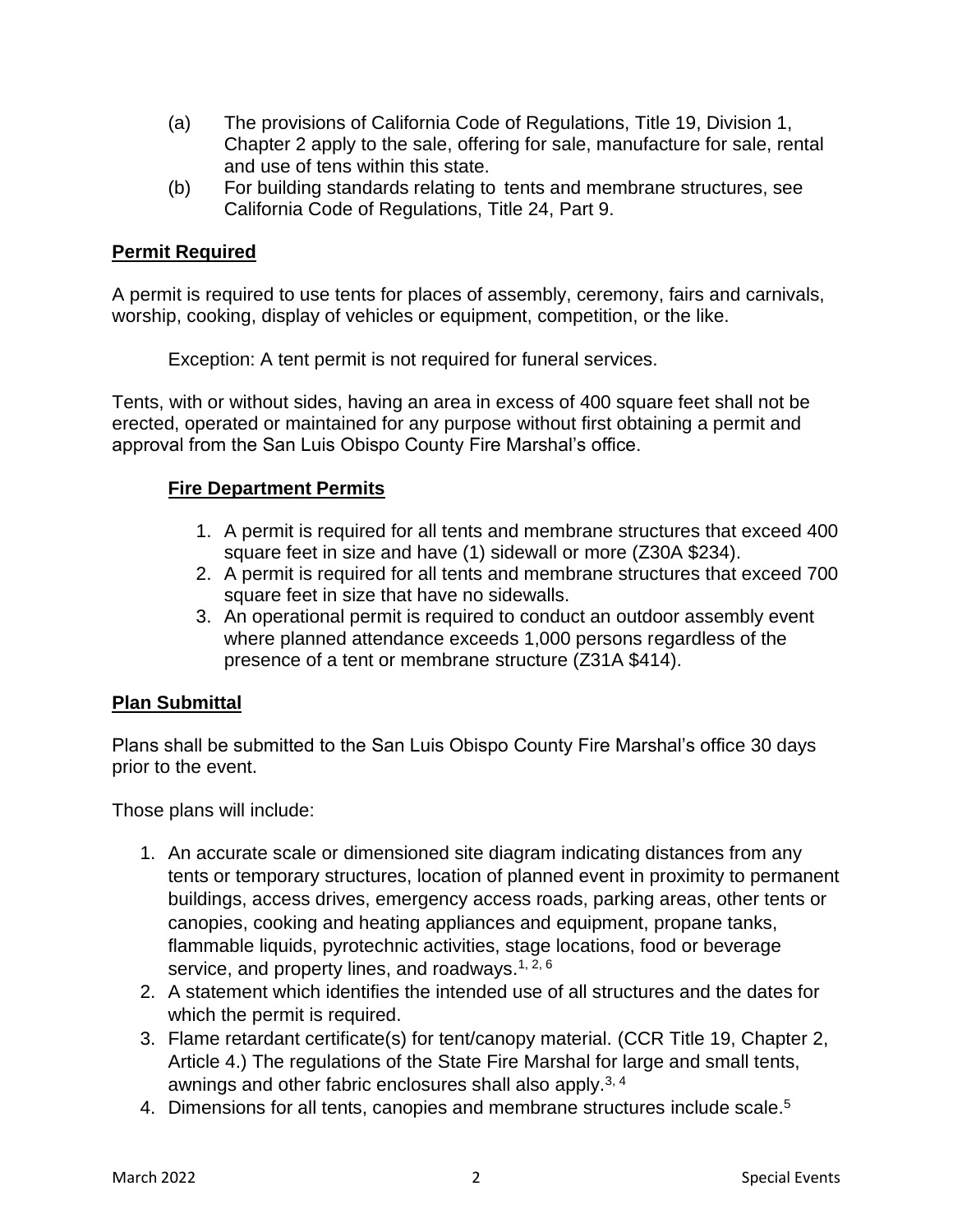- 5. Location of furnishings utilized in the tent (show location of tables/chairs/identify standing room only).
- 6. Identify proposed occupant load of each area. $7$
- 7. Identify exits include widths and type of door.<sup>8</sup>

Submit plans in pdf format along with a special event application to: [loree.mcroberts@fire.ca.gov](mailto:loree.mcroberts@fire.ca.gov)

After application review, an invoice will be generated for payment prior to application approval. Payment must be made by check, money order or cashier's check to San Luis Obispo County Fire Department.

Prior to event, an onsite inspection must be performed by San Luis Obispo County Fire Marshal's office. The person that was issued the permit is required to be on-site along with two copies of the permit and a copy of the approved set of plans. Inspection will be held to determine compliance with these requirements. Therefore, the inspection will be conducted once the tent or membrane structure, all furnishings and all equipment has been installed. In the event fire and life safety violations are found, the responsible person will be given one opportunity for compliance. Failure to adhere to these requirements may result in closure of the respective operation. It shall be the responsibility of the promoter to ensure vendors are aware of these regulations.

#### **Plan Submittal Footnotes**

*<sup>1</sup> ACCESS. Fire apparatus access shall be provided as outlined in CFC §503. Access roads shall have an unobstructed width of not less than 20 feet and an unobstructed vertical clearance of 13 feet, 6 inches.*

*<sup>2</sup> LOCATION. Temporary membrane structures and tents shall not be located within 20 feet of buildings, lot lines, parked vehicles, internal combustion engines, or other temporary membrane structures or tents. For the purpose of determining required distances, support ropes and guy wires shall be considered as part of the temporary membrane structure or tent. (CFC §3103.8.2) Vehicles necessary to the operation of the establishment shall be parked at least 20 feet from any tent. No other vehicle shall be parked less than 100 feet from any tent except vehicles parked on a public street shall park at least 20 feet from any tent. (CCR Title 19 Division 1 §312)*

<sup>3</sup> *FABRIC CERTIFICATION AND LABELING FOR LARGE TENTS Before a permit is granted, the owner or agent shall file with the fire department a Certificate of Flame Resistance issued by a State Fire Marshal approved testing laboratory or by a State Fire Marshal approved applicator of a State Fire Marshal approved flame retardant chemical or by a State Fire Marshal approved manufacturer certifying that the tent(s) and their appurtenances; sidewalls, drops, tarpaulins, floor coverings, bunting and combustible decorative materials and effects, including hay and sawdust when used on floors, has been treated in an approved manner or is made of State Fire Marshal approved and listed inherently flame resistant fabric and that the flame retardant treatment is effective for the use period specified by the permit. Tent tops and sidewalls shall have a permanently affixed label by a California State Fire Marshal licensed applicator or manufacturer bearing the following information: 1) The Seal of Registration 2) If treated fabric, the name and registration number of the approved application concern and approved chemical used, and the date of treatment. 3) If registered fabric, the trade name and registration number of the approved fabric, and the date of production. LABEL Tents shall have a permanently affixed label bearing the identification of size and fabric or material type.*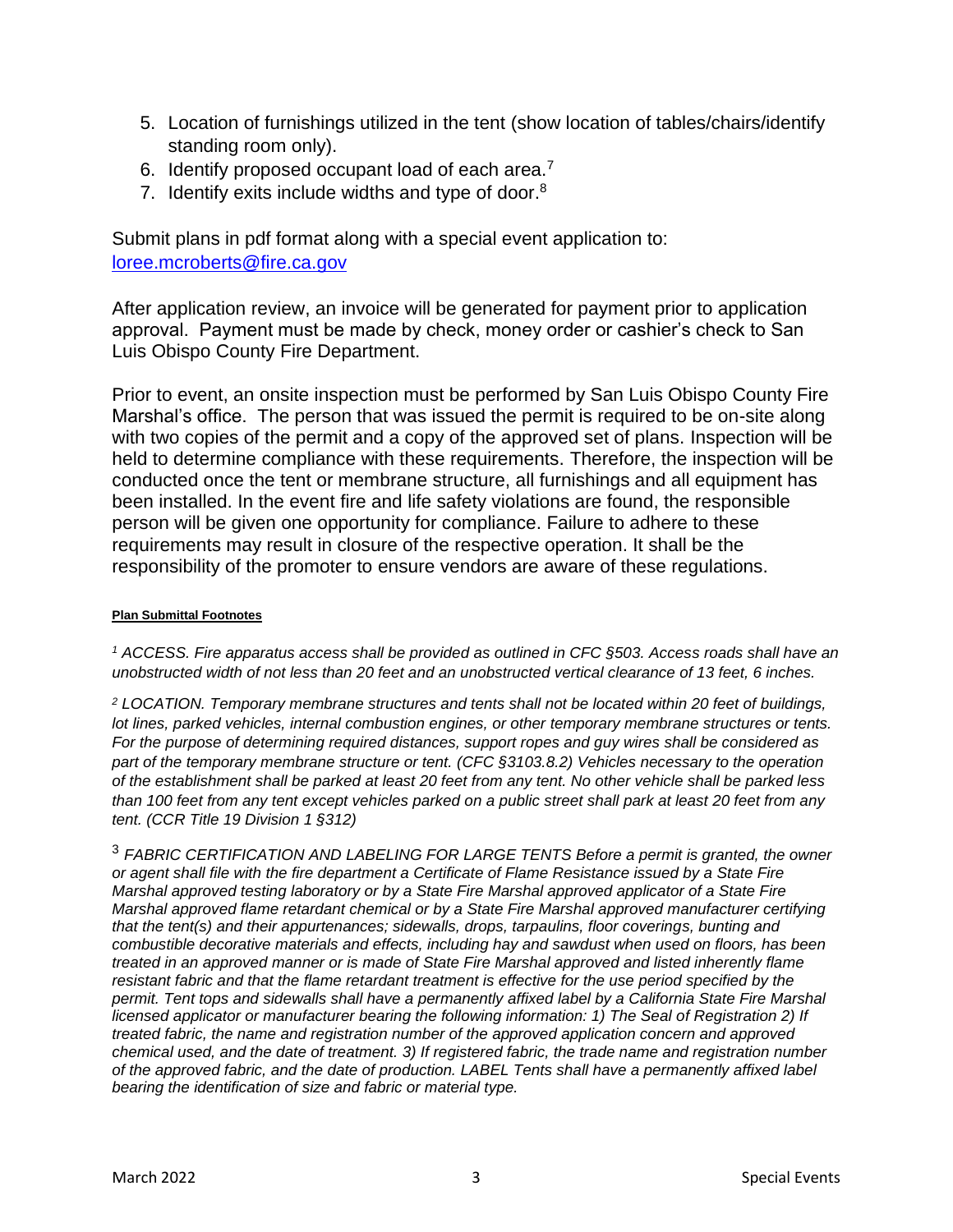

| <b>MOLD RADIO EXECUT</b><br><b>BAAS ALL</b>                                                                                                                                                                                               | <b>David Handbook</b> Inc. |
|-------------------------------------------------------------------------------------------------------------------------------------------------------------------------------------------------------------------------------------------|----------------------------|
| CONCIDENTAL PACIFICATION                                                                                                                                                                                                                  | mail datural               |
|                                                                                                                                                                                                                                           |                            |
| This is to contify that the materials described on the coverage side beyond house beam flame-                                                                                                                                             |                            |
| retainers treated for are inherently nonlineereable).                                                                                                                                                                                     |                            |
| and control<br>Africans                                                                                                                                                                                                                   |                            |
| cry:<br><b>OGSS</b>                                                                                                                                                                                                                       |                            |
|                                                                                                                                                                                                                                           |                            |
| Certification is hereby mode that: (Check "a" or "b")<br>The printer department on the receive side of this Carithmes hand begin insulation from a form associated                                                                        |                            |
| shares and opportunity and registered by the State For Aborded and that the opportunities of each charminal<br>was done in conferences with the boys of the liste of Colfestia and the Subscreed Securitation of<br>the Show Fox Morpher. |                            |
| Seems of chamical used                                                                                                                                                                                                                    | Own Pag No.                |
| Method of specializers                                                                                                                                                                                                                    |                            |
| The entitles dearded on the reserve side funeral and transfer from a financial reservoir future or recrucio<br>registered until opphoned by the Time Fire Marshal for such use.                                                           |                            |
|                                                                                                                                                                                                                                           | <b>Main False</b>          |
| The Flame Retardant Process Used                                                                                                                                                                                                          | Be Removed By Washing      |
|                                                                                                                                                                                                                                           |                            |



*And you're will burn y left* in continuous contact with any flame<br>source.

The application of any foreign sub-<br>stance to the tent fabric may render<br>the flame resistant properties<br>ineffective.

*<sup>4</sup> REQUIRED LABELS REQUIRED CERTIFICATE FABRIC CERTIFICATION AND LABELING FOR SMALL TENTS Small tents shall have a permanently affixed label bearing the following information as specified in CPAI-84. 1) Certification- A statement that the materials used in the manufacture of the item meet the flame resistance requirements of CPAI-84. 2) Manufacturer Identification. 3) Warning label stating the following: Warning, Keep all flame and heat sources away from this tent fabric. This tent is made with flame resistant fabric which meets CPAI-84 specifications. It is not fireproof. The fabric will burn if left in continuous contact with any flame source. The application of any foreign substance to the tent fabric may render the flame-resistant properties ineffective.*

*<sup>5</sup>Tents or membrane structures and their appurtenances shall be adequately roped, braced, and anchored to withstand the elements of weather and prevent against collapsing. Documentation of structural stability shall be furnished to the fire code official on request.* 

*<sup>6</sup>Membrane structures having an area of 15,000 square feet (1394 m2) or more shall be located not less than 50 feet (15 240 mm) from any other tent or structure as measured from the sidewall of the tent or membrane structure unless joined together by a corridor. (CFC §3103.8.3)* 

*<sup>7</sup>Occupant Loads The occupant load allowed in an Assembly structure shall be determined in accordance with Chapter 10 of the CFC. Every room or space that is an Assembly occupancy shall have the occupant load of the room or space posted in a conspicuous place near the main exit or exit access doorway from the room or space. (CFC §1004.9)*

*Refer to CFC Table 1004.5 for calculating occupancy.*

| Assembly without fixed seats   |                   |
|--------------------------------|-------------------|
| Concentrated (chairs only)     |                   |
| <b>Standing Space</b>          | 7 net<br>5 net    |
| Unconcentrated (tables/chairs) | 15 <sub>net</sub> |
|                                |                   |

*<sup>8</sup>Egress - Minimum number of Means of Egress and Means of Egress Widths from Temporary Membrane Structures Table 3103.12.2*

| <b>OCCUPANT</b><br><b>LOAD</b> | Min number of means<br>of Egress | Min. width of each<br><b>Means of Egress</b><br>(inches)-TENT | Min. width of each<br><b>Means of Egress</b><br>(inches)-Membrane<br>Str. |
|--------------------------------|----------------------------------|---------------------------------------------------------------|---------------------------------------------------------------------------|
| 10 to 199                      |                                  | 72                                                            | 36                                                                        |
| 200 to 499                     |                                  | 72                                                            | 72                                                                        |
| 500 to 999                     |                                  | 96                                                            | 72                                                                        |
| 1000 to 1,999                  | 5                                | 120                                                           | 96                                                                        |
| 2,000 to 2,999                 | 6                                | 120                                                           | 96                                                                        |
| Over 3,000                     |                                  | 120                                                           | 96                                                                        |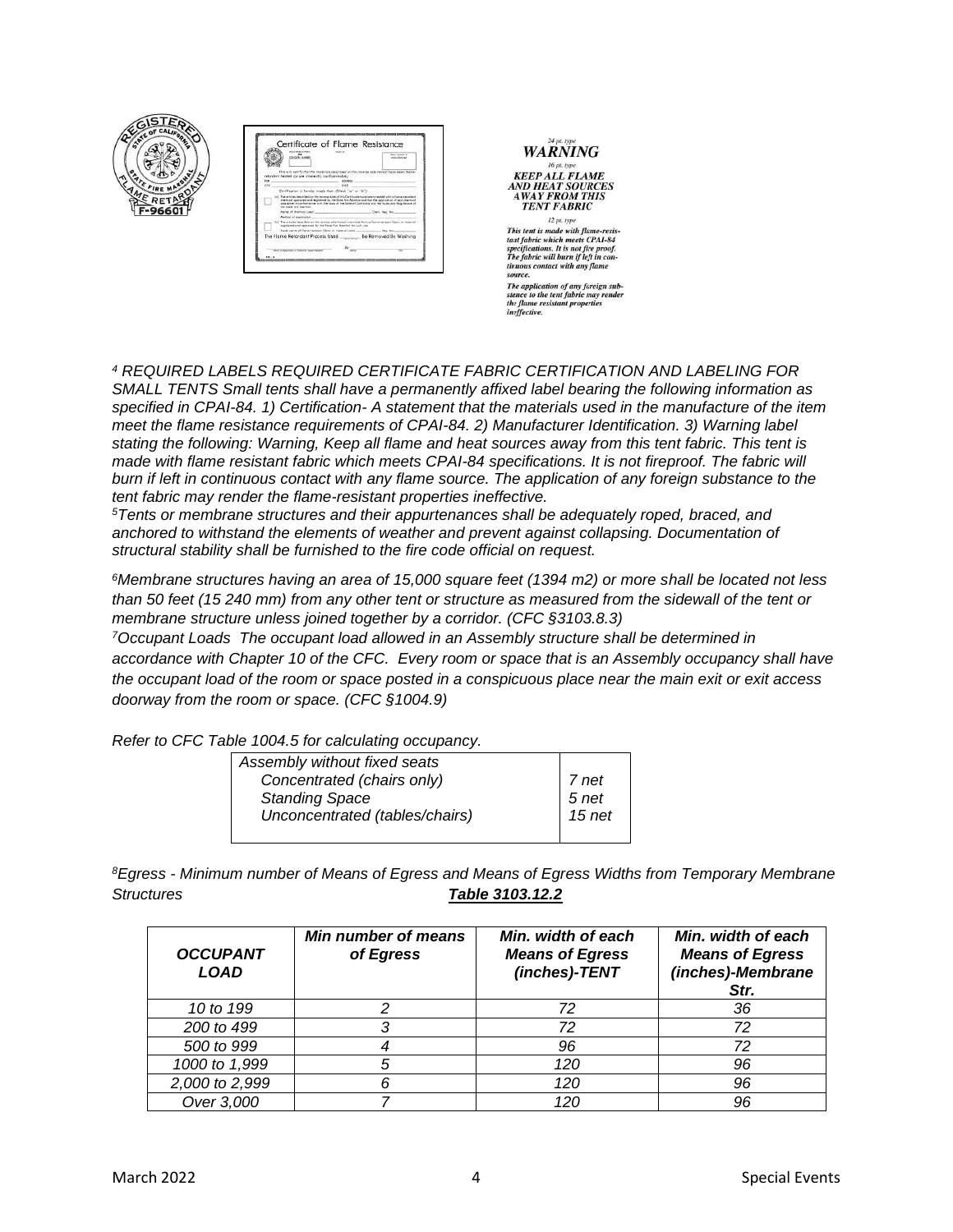- *1. Means of egress shall be illuminated with light having an intensity of not less than one 1 footcandle at floor level while the structure is occupied. Fixtures required for means of egress illumination shall be supplied from a separate circuit or source of power. (CFC 3103.12.6.1)*
- *2. Exit signs shall be clearly marked. Exit signs shall be installed at required exit doorways and where otherwise necessary to clearly indicate the direction of egress when the exit serves an occupant load of 50 or more. (CFC 3103.12.6).*

#### **Fire Protection**

• Fire Extinguishers

Portable fire extinguishers. Portable fire extinguishers shall be provided as required by California Code of Regulations, Title 19, Division 1, Chapter 2, Article 3, Section 319. Portable fire extinguishers shall be located in conspicuous locations where they will be readily accessible and immediately available for use along normal paths of travel. Portable fire extinguishers shall not be obstructed or obscured from view and shall be provided with a locating sign when deemed necessary by the San Luis Obispo County Fire Marshal's office.

- $\circ$  One Class 2-A fire extinguisher shall be provided in every tent having a floor area between 500 square feet and 1,000 square feet plus one 2-A fire extinguisher in each auxiliary adjacent tent. One additional extinguisher shall be provided for each additional 2000 square feet or fraction thereof.
- o At least one Class 10 B-C fire extinguisher shall be provided with each generator or transformer.
- o At least one Class 10 B-C fire extinguisher shall be provided in kitchen, dining areas, and at locations where flammable or combustible liquids or flammable gases are used, stored, or dispensed.
- $\circ$  A K-rated fire extinguisher shall be provided for all cooking applications utilizing grease or combustible cooking media (vegetable or animal oils or fats).

## • **Fire Safety Personnel**

The owners or operators of any tent used as a place of assemblage shall provide at least one qualified fire safety person in every tent having a capacity of 500 persons and one additional qualified person for each 1,000 additional persons or fraction thereof. Such persons shall be on duty in the tent at all times when the tent is open to the public. They shall be proficient in the handling of fire extinguishers and equipment and shall be familiar with the fire and public safety regulations. The individual designated under this section shall meet the approval of the fire authority having jurisdiction.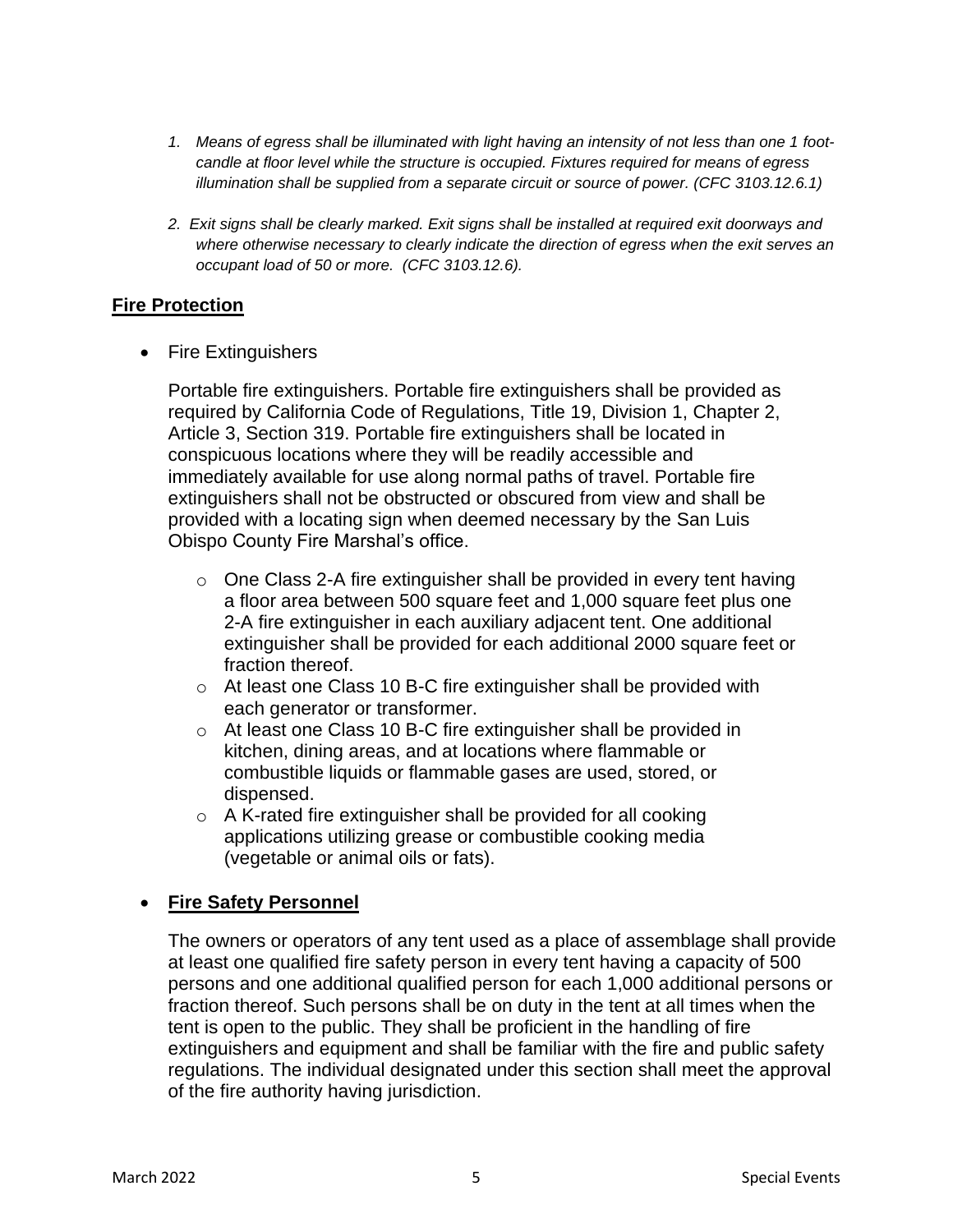### • **Standby Personnel**

When requested by the fire code official, it is essential for public safety in a tent due to the use or the nature of the activity the owner, agent or lessee shall employee one or more qualified persons as required and approved to remain on duty during the times such places are open to the public and or activities are being conducted. Standby personnel shall keep diligent watch for fires and take prompt measures for extinguishment, assist in evacuation, and call 9-1-1.

### • **Crowd Managers**

There shall be trained crowd managers or crowd managers/supervisors at a ratio of one crowd manager/supervisor for every 1,000 occupants.

### • **Abatement of Fire and Panic Hazards**

Any condition that presents a fire hazard, would contribute to the rapid spread of fire, interfere with the rapid exit of persons from the tents, or interfere with or delay the extinguishment of a fire, shall be immediately corrected as ordered by the enforcing authority.

### • **Housekeeping and Combustible Vegetation Removal**

The areas within and adjacent to the tent shall be maintained clear of all combustible materials and vegetation that could create a fire hazard within 30 feet. Combustible trash shall be removed at least once per day during the period that the tent is occupied by the public. The accumulation of combustible trash in the form of papers, boxes, etc., when stored next to open flame or hot cooking devices present a tremendous fire hazard. Hot oil can ignite other items and can cause serious and/or lethal burns. Use common sense and pay attention! Do not block your exits - always leave a clear and open path to the outside when you are working in a portable structure.

#### • **Weed Abatement and Vegetation Removal**

Vegetation, weeds, hay, straw trash, flammable materials and the like, shall be removed and stored a minimum of 50 feet from a tent.

#### • **Combustible Waste Material**

The floor surface inside tents and the grounds outside and within 30 feet in perimeter shall be kept free of combustible waste and other combustible materials that could create a fire hazard.

#### • **Clearance**

There shall be a minimum clearance of at least 3 feet between the fabric envelope and all contents located inside membrane structures.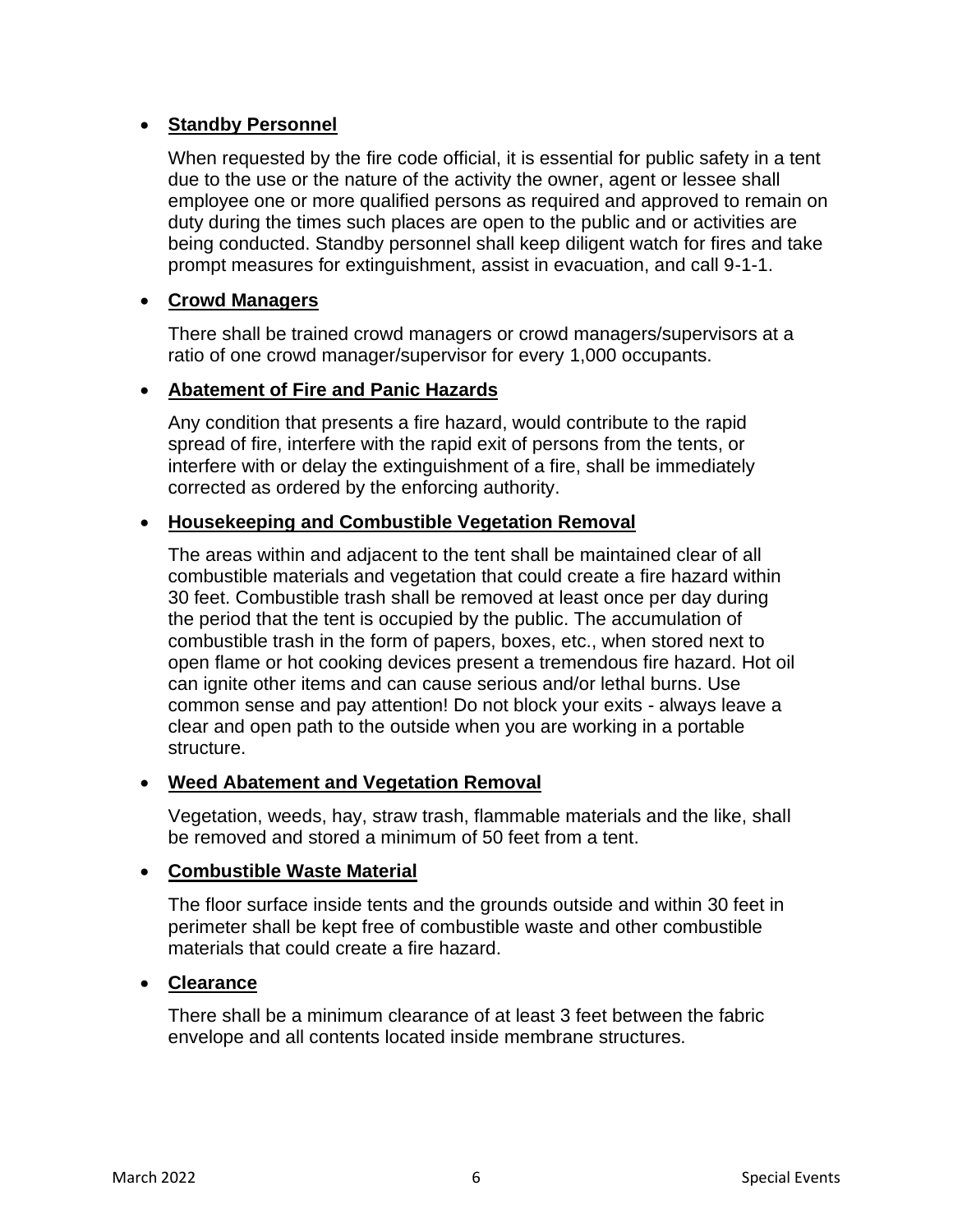## • **Smoking**

Smoking shall not be permitted in tents or in any areas adjacent to where hay or other highly flammable materials are kept. Approved "NO SMOKING OR VAPING" signs shall be conspicuously posted in all tents open to the public and wherever otherwise specified by the enforcing authority.

### • **Open Flames**

Open flame or other devices (candles, torches, and the like) emitting flame, fire or heat, lanterns or any flammable or combustible liquid, gas, charcoal or other cooking device, shall not be permitted inside or located within 20 feet of a tent unless approved by the fire code official.

#### • **Fireworks**

Fireworks will not be permitted under ANY circumstances.

### • **Heating and Cooking Equipment**

- 1) Electrical heating and cooking equipment shall comply with the California Electrical Code.
- 2) Open flame or other devices emitting flame, fire or heat or any flammable or combustible liquids, gas, charcoal or other cooking device or any other unapproved devices shall not be permitted inside or located within 20 feet of the tent while open to the public unless approved by the fire code official.
- 3) Heating and cooking equipment shall not be located within 10 feet of exits or combustible materials.
- 4) Tents with sidewalls or drops where cooking is performed shall be separated from other tents by a minimum of 20 feet.
- 5) Outdoor cooking that produces sparks or grease laden vapors shall not be performed within 20 feet of a tent.
- 6) Solid flammables, butane or other similar devices which do not pose an ignition hazard shall be approved for cooking demonstrations and warming of food. Solid fuel cooking shall be isolated from contact with the public by physical guards, fencing, or enclosure.
- 7) Electrical heating and cooking equipment shall be approved by the fire code official.
- 8) All commercial cooking equipment located inside of a trailer or fully enclosed constructed booth made of permanent materials shall be provided with an approved automatic fire extinguishing system which is U.L. 300 compliant, bearing an approved service label as certified by the Office of the State Fire Marshal.
- 9) All barbeque cooking shall be conducted only outside of tents. Gas-fired barbeque shall be placed a minimum of 20 feet from any structure, overhang or fabric.
- 10)Solid fuel cooking shall be a minimum of 20 feet from any structure, overhang or fabric.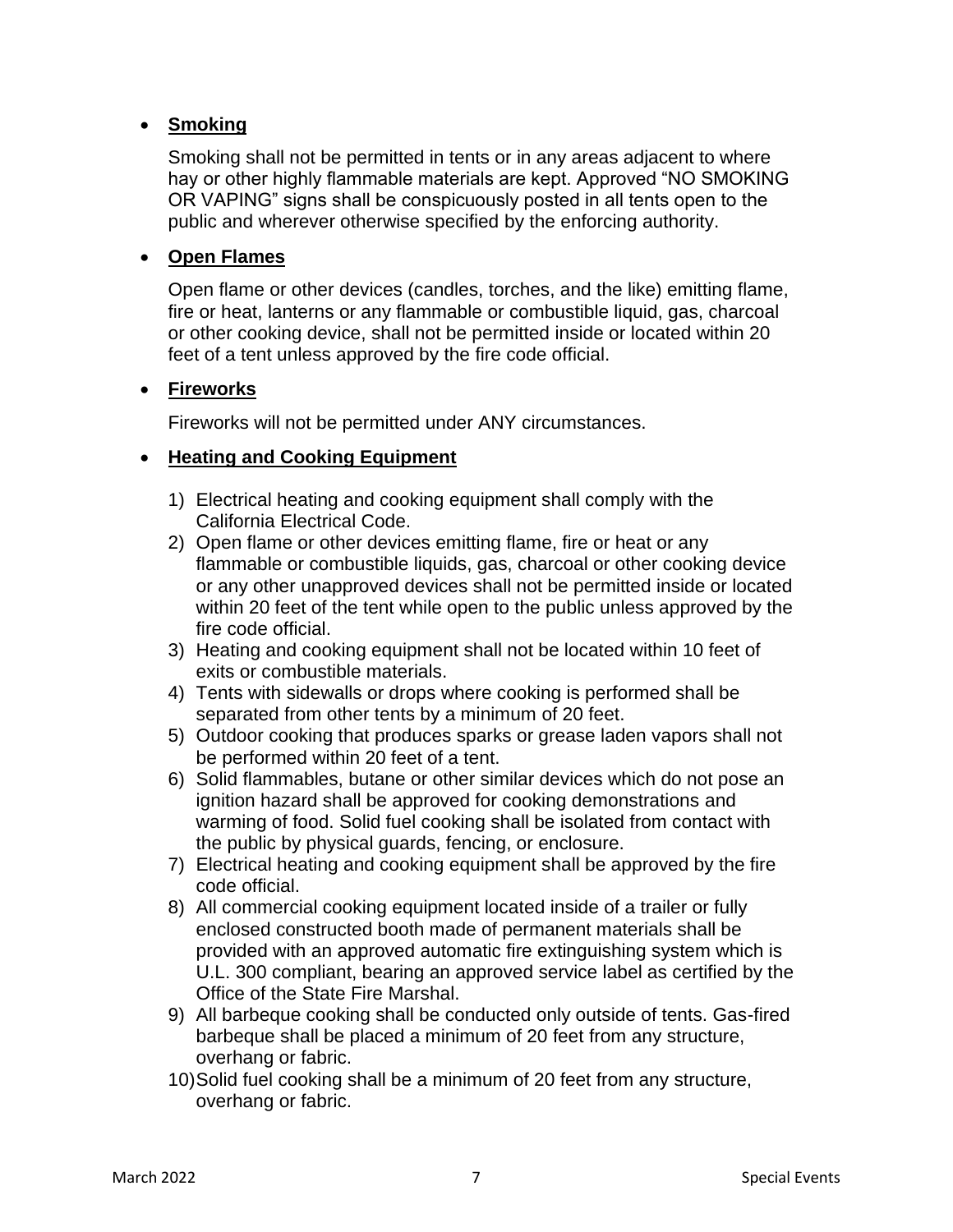- 11)No combustible or flammable liquids shall be heated directly on any heater or cooking appliance. Substance such as candle wax shall be melted in containers set in boiling water (double boiler) to keep the wax from reaching its ignition temperature.
- 12)All deep fryers and other cooking appliances (i.e., pots, pans, woks, etc.) with a capacity of one (1) gallon (4 quarts) of cooking oil or more shall be kept outside of tents, trailers, or the like and placed a minimum of 20 feet away or shall be located under a commercial kitchen hood provided with a U.L. 300 compliant fire extinguishing system bearing an approved service label as certified by the Office of the State Fire Marshal.

## • **Compressed Gas Cylinders**

- 1) Propane fired devices must be approved by Underwriters Laboratories (UL) or by the American Gas Association (AGA). These labels must be accessible for inspection.
- 2) Liquefied Petroleum (LP) gas containers of 500 gallons or less shall be located outside of the tent with a minimum separation distance of least 10 feet between container and structure and shall have the safety release valve pointed away from the tent.
- 3) Liquefied Petroleum (LP) gas containers of 500 gallons or more shall be located outside of the tent with a minimum separation distance of least 25 feet between container and structure and shall have the safety release valve pointed away from the tent.
- 4) All cylinders shall be stored in an upright position, adequately secured in place and protected to prevent accidental tip-over, tampering, unauthorized movement and damage by vehicles or other hazards.
- 5) Cylinders not in use shall be capped.
- 6) All compressed gas cylinders in use shall be equipped with individual regulators with approved hose and appliances.
- 7) All L.P. gas cylinders shall be within current hydrostatic test date, (no more than 12 years from date of manufacture, or no more than five (5) years from last hydrostatic test).

## • **Flammable and Combustible Liquid Storage**

Flammable-liquid-fueled equipment shall not be used in tents. Storage of flammable and combustible liquids shall be stored outside in an approved manner and not less than 50 feet from tents. Refueling shall be performed in an approved location and not less than 20 feet from tents.

## • **Electrical**

Electrical equipment and installations shall comply with the California Electrical Code.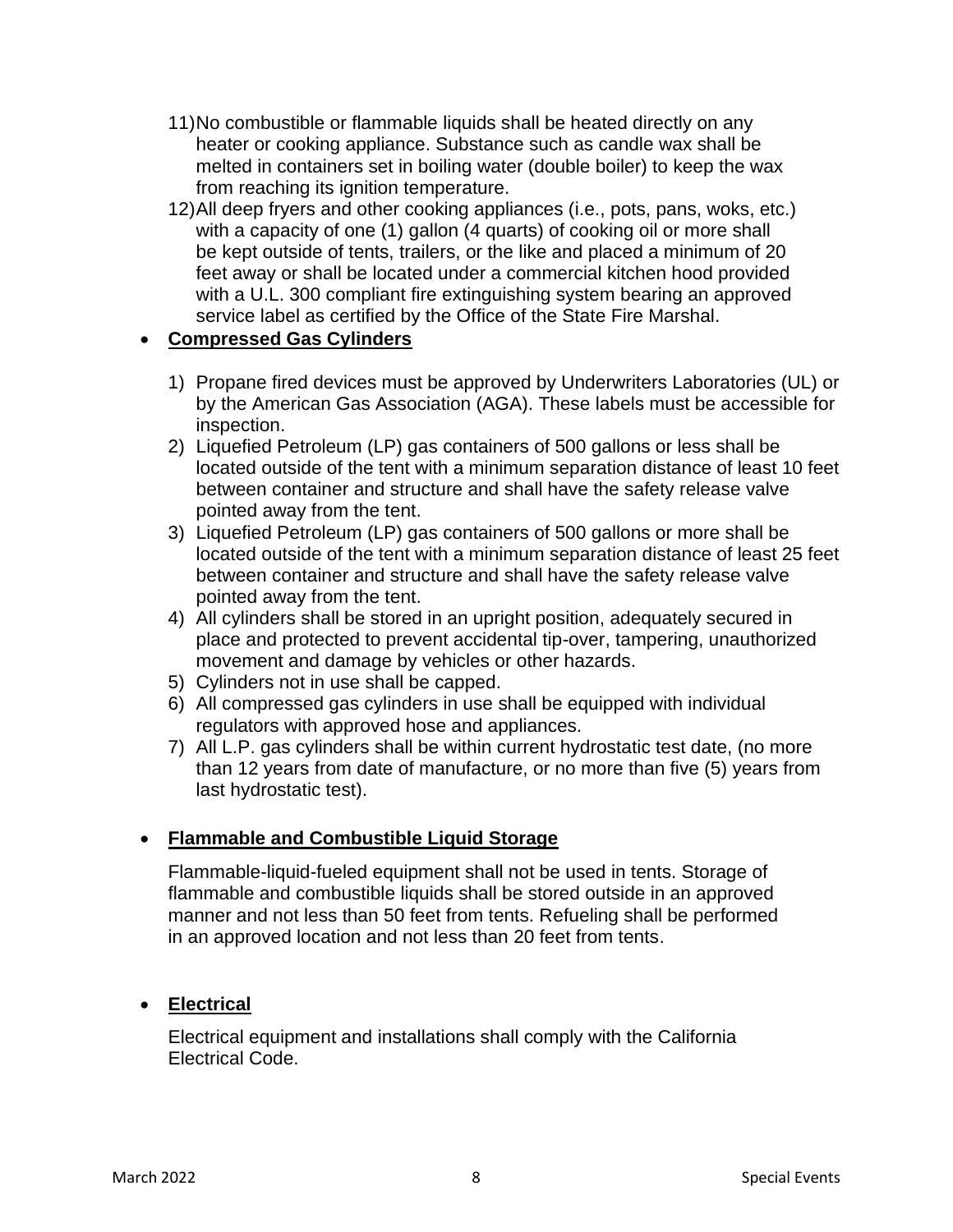Some temporary lighting may require an electrical permit. Contact the County of San Luis Obispo Building Department for requirements. Before an extension cord can be used with a portable appliance all the following must be met:

- 1) Extension cords shall be plugged directly into an approved receptacle.
- 2) Extension cords shall serve only one appliance or fixture.
- 3) Extension cords shall not exceed 75 feet in length and be no smaller than 16-gauge wire.
- 4) The current capacity of the cord shall not be less than the rated capacity of the appliance or fixture.
- 5) The extension cord is maintained in good repair, without splices, deterioration or damage.
- 6) The extension cord shall be of the grounded type when servicing grounded appliances or fixtures.
- 7) If an extension cord has to go across a traffic area, then an approved traffic pad shall be used.
- 8) All extension cords shall be secured to prevent a tripping hazard.
- 9) Extension cords shall not be connected in series.

## • **Internal Combustion Power Sources – Generators and Similar Equipment**

Generators and other internal combustion power sources shall be separated from tents by a minimum of 20 feet and shall be isolated from contact with the public by fencing, enclosure or other approved means. All tripping hazards shall be secured.

#### • **Display of Motor Vehicles**

Batteries shall be disconnected in an appropriate manner. Vehicles shall not be fueled or defueled within and tent. Fuel tanks shall not exceed onequarter of the tank capacity or 5 gallons whichever is less. Fuel systems shall be inspected for leaks and fuel tank openings shall be sealed to prevent the escape of vapors.

#### • **Seating Arrangements**

Where chairs and/or tables are used, the arrangement shall be such to provide aisles 44" wide where obstructions are placed on both sides.

With standard row seating, the spacing of chairs shall provide a space of not less than 12" from the back of one chair to the front of the most forward projection of the chair immediately behind. The rows of chairs shall be spaced not less than 33" back-to-back.

There shall be no more than 14 seats in any row of seats with aisles at each end. All loose seats, folding chairs or similar seating facilities that are not fixed to the floor shall be bonded together in groups of not less than three.